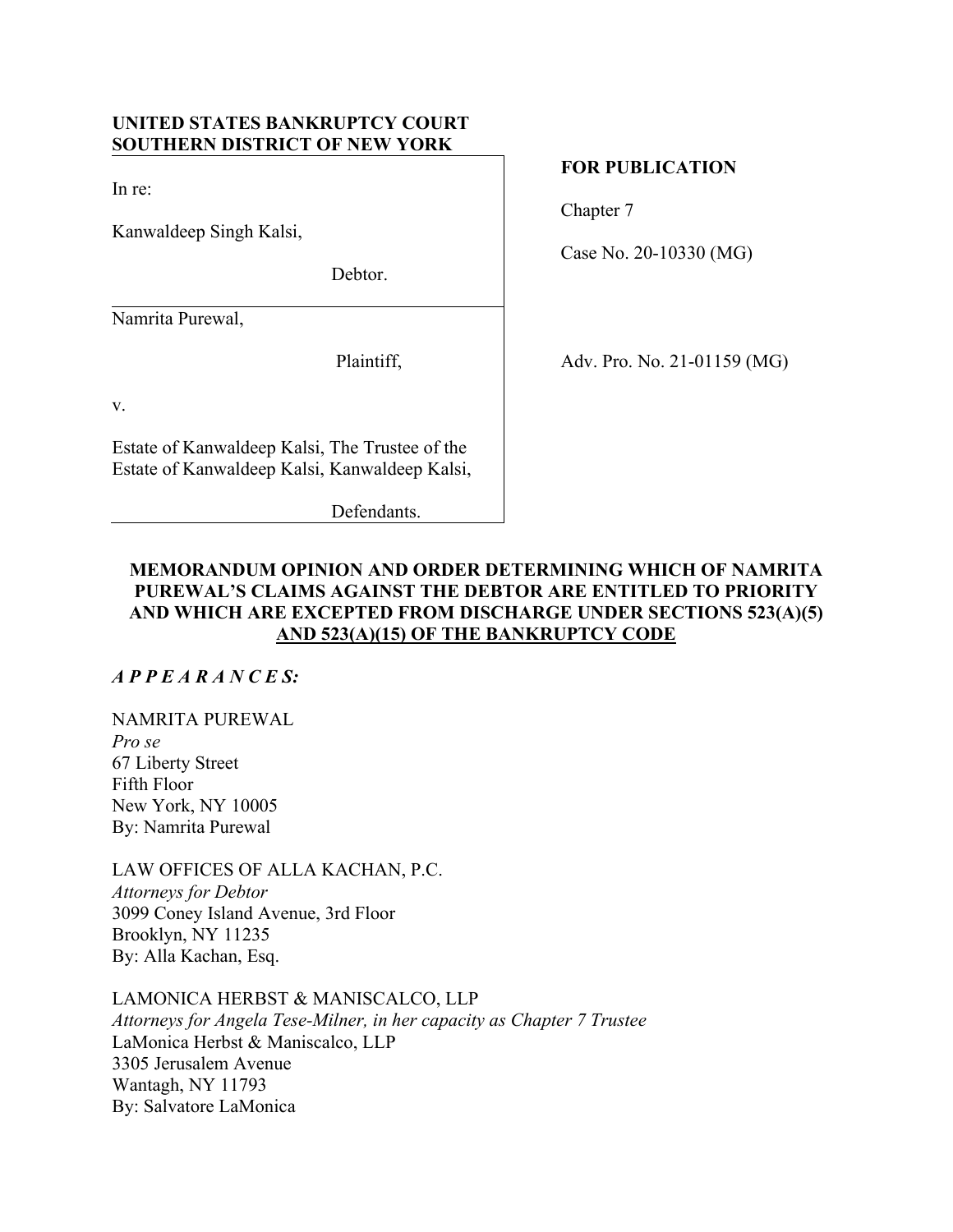## **MARTIN GLENN CHIEF UNITED STATES BANKRUPTCY JUDGE**

Namrita Purewal ("Ms. Purewal" or "Purewal"), the former spouse of the debtor Kanwaldeep Singh Kalsi ("Kalsi" or "Debtor"), filed Proof of Claim # 8-1 (the "Proof of Claim") in Kalsi's chapter 7 case, asserting debts owed to her arising from a divorce that she asserted were excepted from discharge under sections  $523(a)(5)$  and  $(a)(15)$ . She also filed this *pro se* adversary proceeding naming as defendants Kalsi and the chapter 7 trustee, Angela Tese-Milner (the "Trustee"). (*See* "Complaint," ECF Doc. #1.) The Trustee also filed an adversary proceeding against Ms. Purewal seeking a determination that certain real property is property of the Debtor's estate. (*See Tese-Milner v. Purewal (In re Kalsi)*, Adv. Pro. No. 21-01177 (MG).) Ms. Purewal's claims against Kalsi, asserted on a variety of legal theories both in the Proof of Claim and in the Complaint, allege among other things that Kalsi wrongfully misappropriated Ms. Purewal's separate property to purchase a home in Southampton (the "Southampton Property") and a condominium in New York City (the "Liberty Street Condominium"), with title to both properties recorded in Kalsi's name only, even though her funds were used to make the purchases. (Complaint ¶¶ 13–14, 29–33.) In an earlier opinion in this adversary proceeding, the Court granted the Trustee's motion to dismiss and determined that the Southampton Property was property of the estate, free of any unrecorded interest or constructive trust in favor of Purewal.1 *See Purewal v. Estate of Kalsi (In re Kalsi)*, Adv. Pro. No. 21-01159 (MG), 2021 WL 3573749 at \*1 (Aug. 12, 2021) ("Trustee MTD Opinion"). The case remains pending against the Debtor because the Debtor has not "filed a motion to dismiss, but instead filed an answer to the Complaint . . . ." *Id.* at \*1, n.2. Additionally, in the Trustee's adversary proceeding against

<sup>1</sup> The Southampton Property was then sold by the Trustee with the net sale proceeds being held by the Trustee. (Case No. 20-10330 (MG), ECF Doc. # 147.)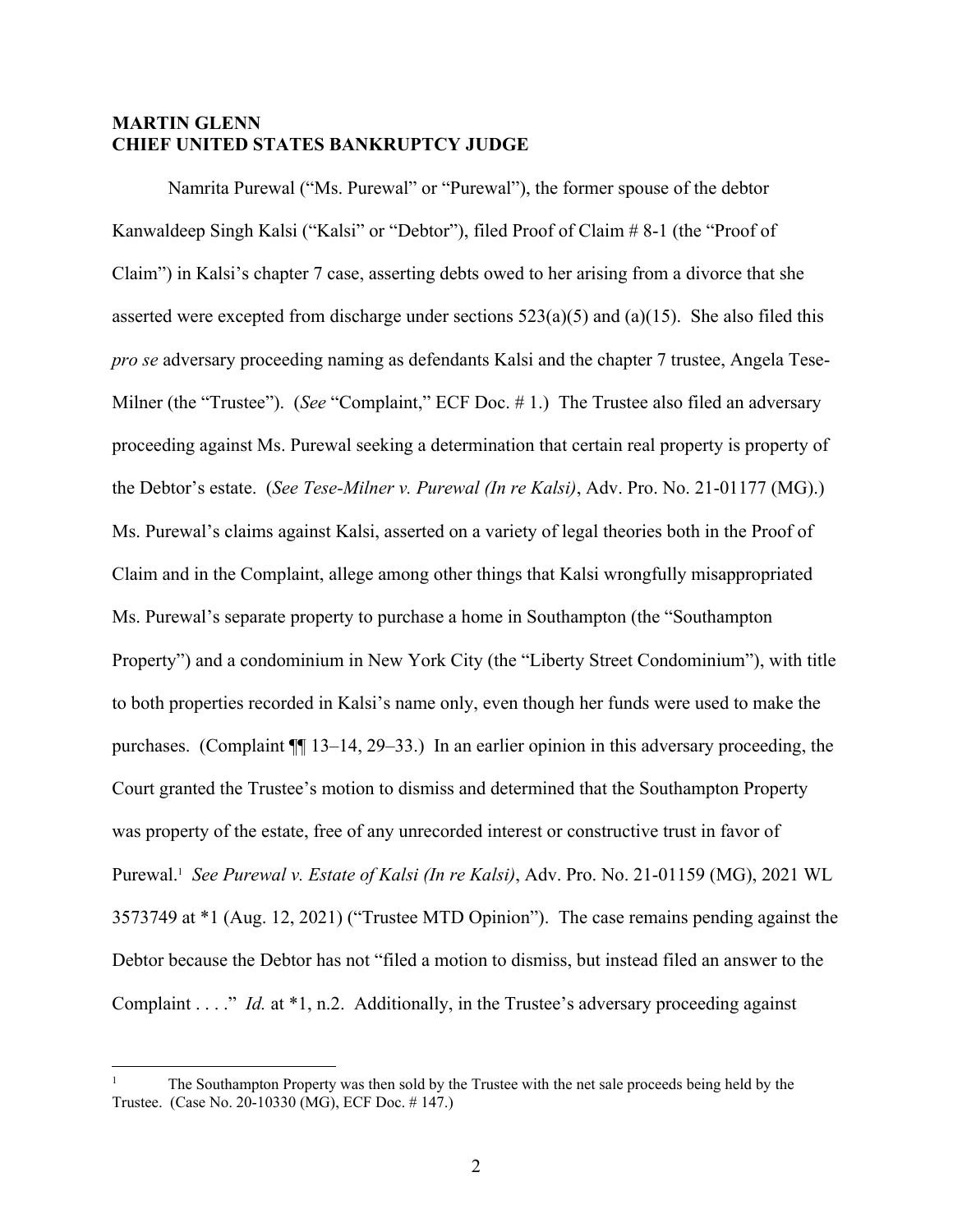Purewal, the Court granted the Trustee's summary judgment motion and determined that the Liberty Street Condominium is property of the estate, free of any unrecorded interest or constructive trust in favor of Purewal.2 (*See* Adv. Pro. No. 21-1177 (MG), ECF Doc. # 23.)

Ms. Purewal has obtained substantial monetary awards in the Divorce Action (defined below) commenced by the Debtor. Some of those awards are entitled to priority treatment under section 507(a)(1) of the Bankruptcy Code, and other parts of her awards are only entitled to treatment as unsecured claims. It appears unlikely that Kalsi's bankruptcy estate will have sufficient funds available for distribution to satisfy all administrative expenses and priority creditor claims, and certainly not enough to satisfy all unsecured claims.

The question then is which, if any, of Ms. Purewal's prepetition claims that are not satisfied in full in distributions from the Debtor's estate are excepted from discharge? Two particular sections of the Bankruptcy Code except from discharge debts of a debtor "for a domestic support obligation," 11 U.S.C. § 523(a)(5), and "to a spouse, former spouse, or child of the debtor and not of the kind described in paragraph (5) that is incurred by the debtor in the course of a divorce . . . made in accordance with State . . . law . . . ." *Id.* § 523(a)(15).

This Opinion and Order addresses the following issues surrounding Ms. Purewal's claims: (1) which claims are entitled to priority treatment; (2) whether or not her claims are entitled to priority treatment, which claims are excepted from discharge if not paid in full from the distribution of estate property; and (3) which, if any, of Ms. Purewal's remaining claims should be dismissed.

The Liberty Street Condominium remains unsold and is property of the estate.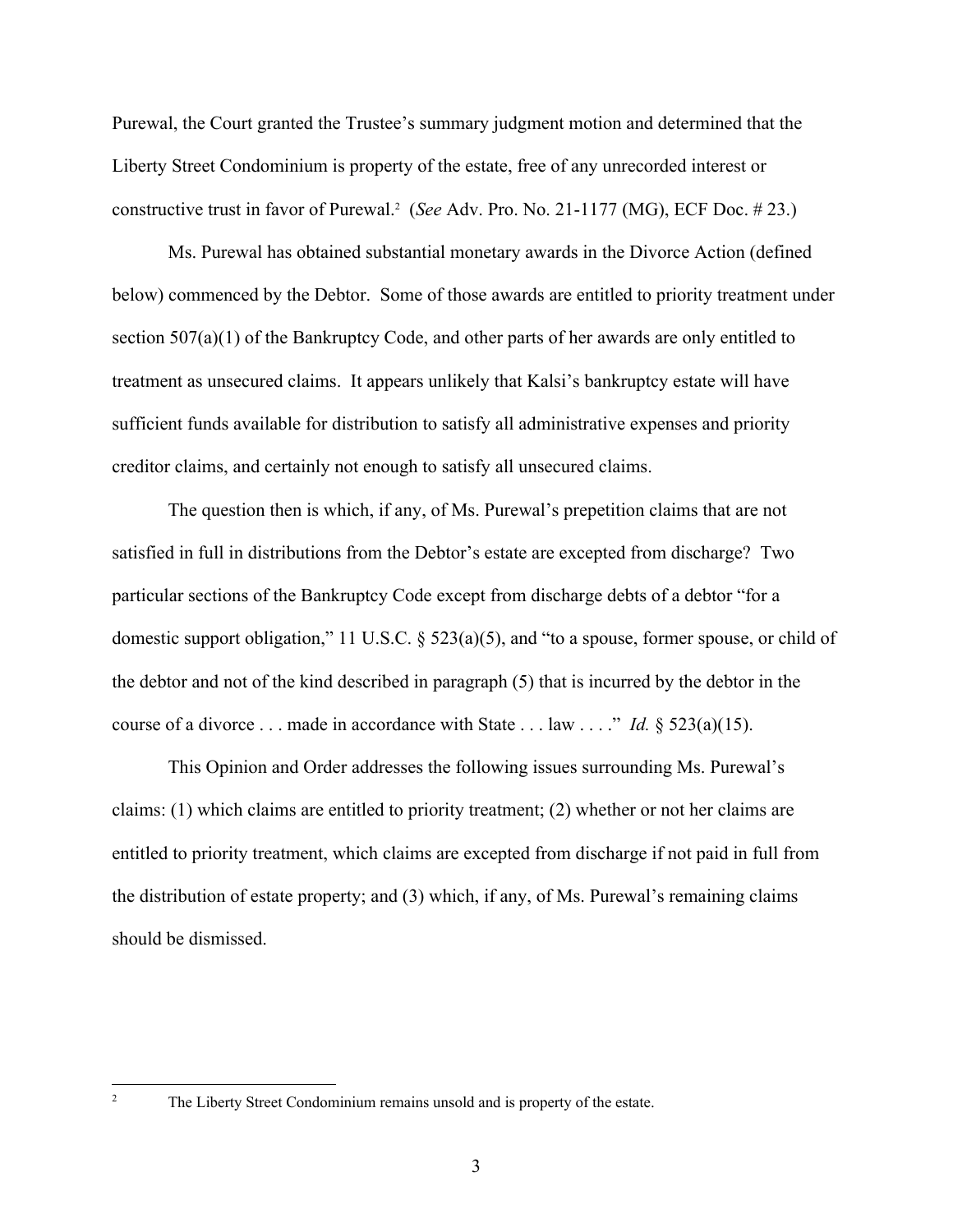#### **I. BACKGROUND**

On September 27, 2017, the Debtor commenced a divorce action (the "Divorce Action") against Ms. Purewal in the Supreme Court of New York, County of Suffolk (the "State Court"). (*See* "Matrimonial Order," *In re Kanwaldeep Singh Kalsi*, Case No. 20-10330 (MG) ("Main Case") ECF Doc.  $\#$  146 at 1.)<sup>3</sup> On February 3, 2020, the Debtor initially filed for relief under chapter 11. (*See* Main Case ECF Doc. # 1.)Upon the filing, the automatic stay paused the Debtor's Divorce Action. On March 31, 2020, the Court issued a memorandum opinion and order lifting the stay to allow Ms. Purewal and the Debtor to continue the Divorce Action (1) "to determine the interest of the Debtor and Purewal in marital property and the Debtor's permanent domestic support obligations and (2) retaining jurisdiction over the distribution of property of the Debtor's estate." (Main Case ECF Doc. # 27 at 2.)

The Debtor's chapter 11 case was converted to one under chapter 7 on December 4, 2020. (Main Case ECF Doc. # 57.) On December 21, 2020, two notices were filed: (i) a form 309A providing notice to creditors of the Debtor's chapter 7 bankruptcy case ("Form 309A," Main Case ECF Doc. # 62) and (ii) a notice of possible dividends ("Notice of Possible Dividends," Main Case ECF Doc. # 63). Form 309A established the deadline to object to discharge as March 8, 2021 ("Objection to Discharge Deadline"). (Form 309A at 2.) The Notice of Possible Dividends set the bar date to file proofs of claim as March 25, 2021 ("Bar Date"). (Notice of Possible Dividends.) On February 26, 2021, Ms. Purewal timely filed the Proof of Claim. (Proof of Claim.)

<sup>3</sup> A redacted copy of the Matrimonial Order was filed on the Main Case docket (Main Case ECF Doc. # 146), and an unredacted copy of the Matrimonial Order was sent to Chambers via email.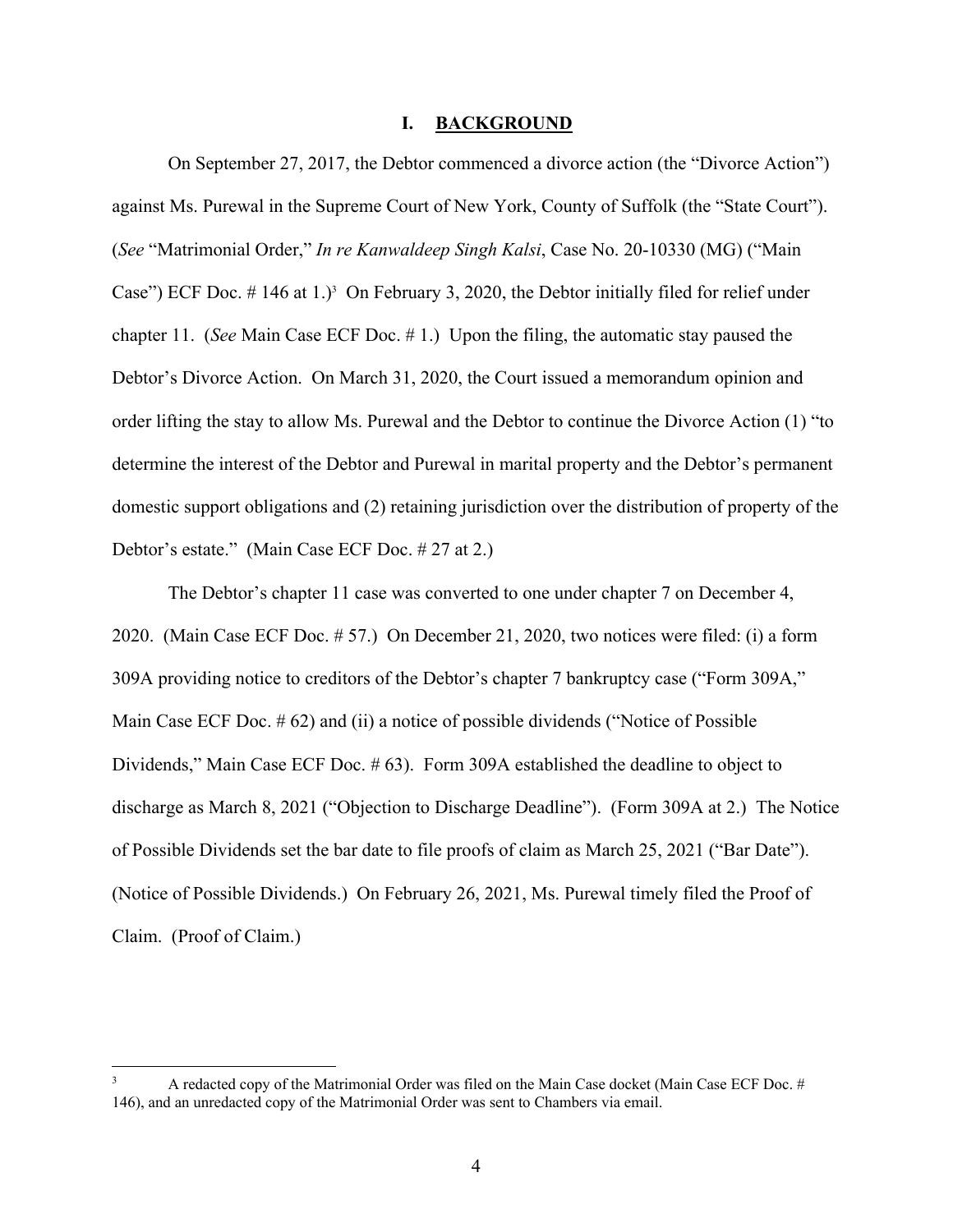Ms. Purewal did not file an objection to the Debtor's discharge by the Objection to

Discharge Deadline. This adversary proceeding was commenced by Ms. Purewal on June 9,

2021, after that deadline had passed.<sup>4</sup> (Complaint at 1.) Her six requests for relief were as follows:

- 1. A declaration that defendants hold the described property as constructive trustees for the benefit of the plaintiff;
- 2. A declaration that defendants, or either of them, do not possess or own any interest in the described property;
- 3. Ordering the conveyance of the described property from defendants to plaintiff, free and clear of any and all interests, liens, and claims;
- 4. Awarding plaintiff damages in that amount of \$3.5 million
- 5. Awarding costs of suit incurred; and
- 6. Granting such other and further relief as the court may deem proper.

(*Id.* at 7.)

The Trustee MTD Opinion dismissed claims 1 through 3 of the requested relief. *See* Trustee MTD Opinion at \*1. Of Ms. Purewal's remaining requests for relief, the following were not addressed by the Trustee MTD Opinion: (i) the requested award for damages in the amount of \$3.5 million and (ii) the requested award for costs of the suit. The Trustee's motion to dismiss stated that Ms. Purewal provided "no factual or legal basis for such relief in the Complaint" for both requests. (ECF Doc. #7,  $\P$  51–52.) Additionally, the Debtor filed an answer to the Complaint that denies all assertions made by Ms. Purewal in the Complaint and asserts that the Court should dismiss the Complaint in its entirety. ("Answer," ECF Doc. # 9 ¶¶ 36, 53.) However, the Debtor has not filed a motion to dismiss. On July 27, 2021, Ms. Purewal filed a reply to the Trustee's motion to dismiss which did not mention the requested damages award or

<sup>4</sup> Even if the Complaint had included (or was construed to include) a request to deny Kalsi a discharge from Purewal's claims, the Complaint was untimely because the Objection to Discharge Deadline was March 8, 2021, and the Complaint was filed on June 9, 2021. But, as discussed in this Opinion, the awards Purewal received in the Matrimonial Order are excepted from discharge as a matter of law.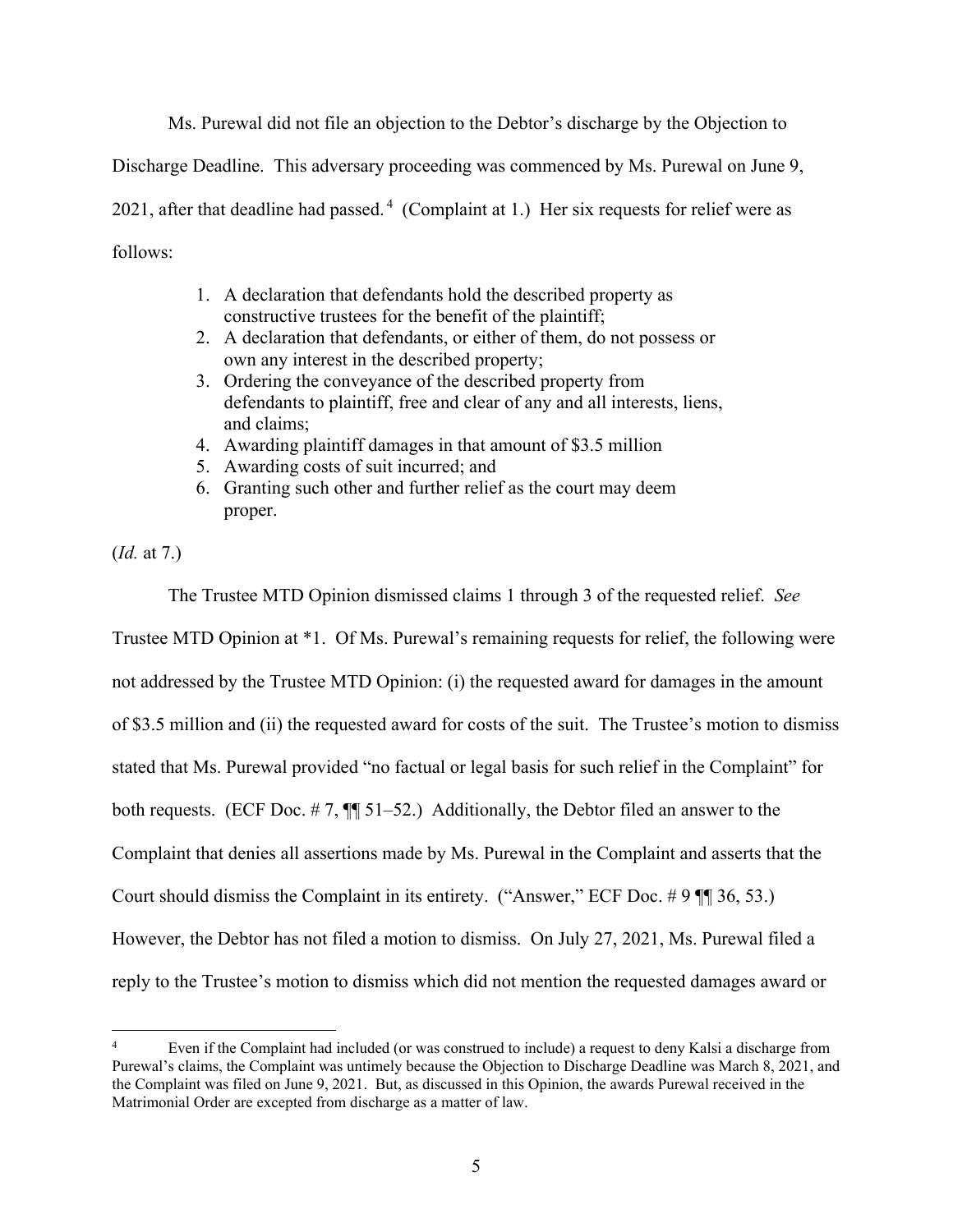court costs. ("Reply," ECF Doc. # 21.) Recovery of damages by Purewal is addressed in this Opinion. Recovery of costs by the prevailing party is dealt with through the filing of a bill of costs. *See* Fed. R. Bankr. P. 7054(b)(1) and Fed. R. Civ. P. 54(d)(1). Costs could not be taxed against the Trustee who is a prevailing party; costs, if any, against Kalsi would, in any event, appear to be limited to the adversary proceeding filing fee.

On September 24, 2021, the Hon. Deborah Poulos issued the Matrimonial Order in the Divorce Action. (Matrimonial Order at 42.) Kalsi appealed the Matrimonial Order on October 10, 2021, and this appeal remains pending. (ECF Doc. # 38.) On December 10, 2021, the Court entered an Order requesting that the State Court clarify which portions of the Matrimonial Order are considered "equitable distribution" under state law. ("Order Requesting Clarification," ECF Doc. # 41.) The Order Requesting Clarification further stated that it was "unclear . . . which portions of the Matrimonial Order are non-dischargeable under Bankruptcy Code section 523(a)(15)." (*Id*. at 1.) "Matrimonial awards that are determined to be 'equitable distribution' are unsecured claims that are not entitled to a priority under section  $507(a)(1)(A)$ , but they are non-dischargeable under Bankruptcy Code section 523(a)(15)." (*Id.* at 1–2.) In response to the Order Requesting Clarification, Judge Poulos entered an order clarifying which portions of the award she previously awarded were equitable distribution ("Equitable Distribution Awards"). Judge Poulos clarified that the following are Equitable Distribution Awards:

- (1) All proceeds from the sale of the Liberty Street Condominium and Southampton Residence including a stipulated separate property credit of \$739,000.00.
- (2) The equalization of bank accounts amounting to \$171,985.38 at the time the Divorce Action commenced.
- (3) Fifty percent of the escrow funds in the amount of \$42,903.00 with each party to receive \$21,451.50 which the State Court directed that Kalsi's share be paid towards Purewal's attorneys.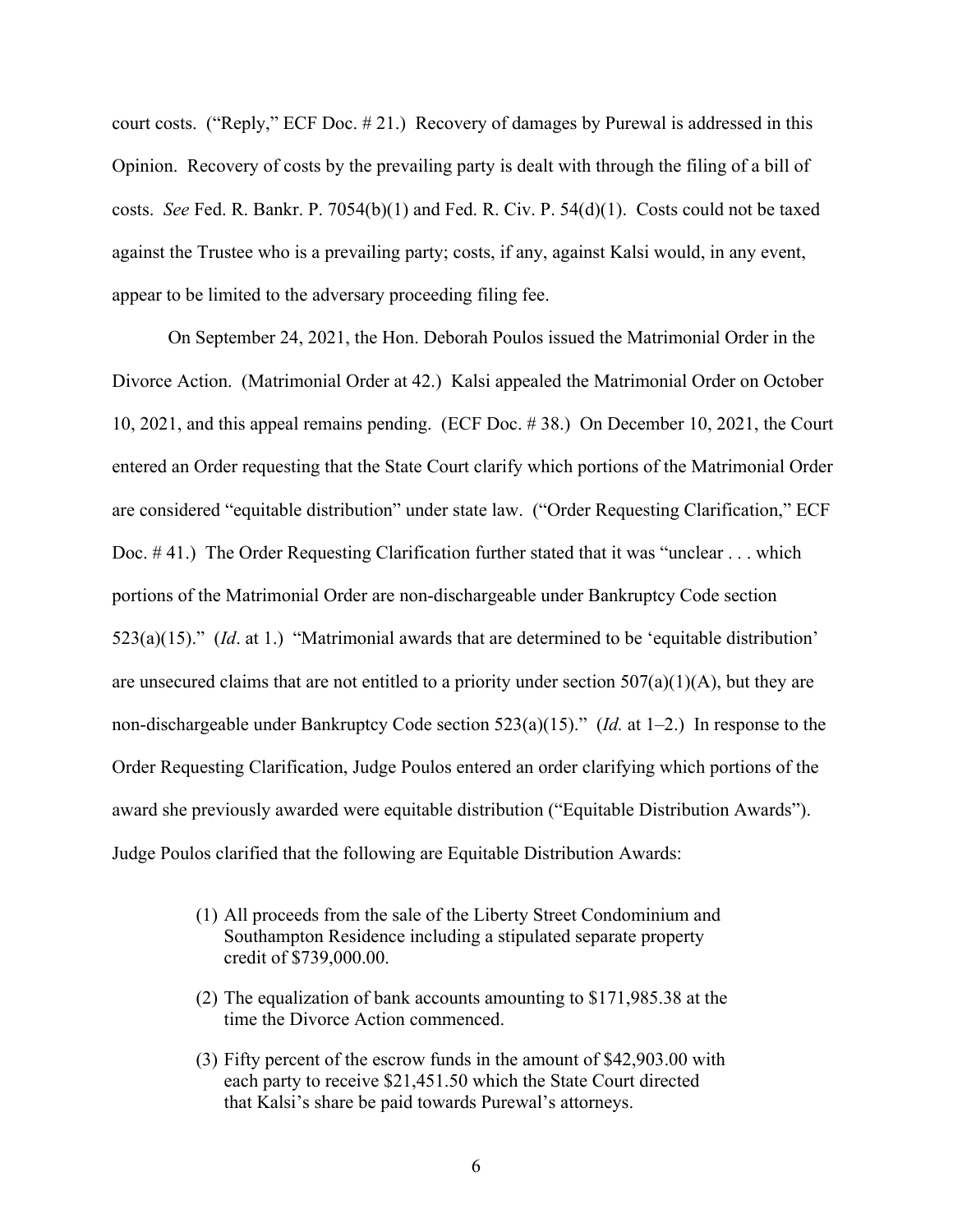- (4) Pursuant to a stipulation, fifty percent of Kalsi's  $401(K)$  plan for the marital period consisting of the date of the marriage through the date commencing the Divorce Action.
- (5) Any jewelry and personal property each party retained in their possession.
- (6) Counsel fees of \$86,113.63 which was made payable to Purewal's attorneys.

("State Court Clarifying Order," ECF Doc. # 42.)5

The remaining awards ("Domestic Support Awards") in favor of Purewal (and not

discussed in the State Court Clarifying Order) were awarded as follows:

- Child support payments of \$5,183.89 per month. (Matrimonial Order at 19.)
- Medical and dental insurance coverage for the Debtor's children. (*Id.*)
- Child support arrears that accrued through the filing of the bankruptcy totaling \$140,948.92. (*Id.* at 33.)
- Maintenance arrears that accrued from March 2020 through July 2020 totaling \$17,665.50. (*Id.* at 34.)
- A life insurance policy in the amount of \$2 million that names the children as irrevocable beneficiaries until their emancipation with Ms. Purewal as trustee. (*Id.* at 35.)
- Ms. Purewal's attorneys' fees in the amount of \$75,000.<sup>6</sup>

<sup>5</sup> A redacted copy of the State Court Clarifying Order was filed on the docket (ECF Doc. # 42-1), and Chambers received an unredacted copy of the State Court Clarifying Order via email.

<sup>6</sup> In a separate order, dated January 27, 2020, Judge Poulos ordered that Kalsi directly pay Ms. Purewal's attorneys' fees in the amount of \$75,000. In an earlier opinion, this Court concluded that "[i]t is well-settled that attorneys' fees awarded to a spouse in connection with a divorce proceeding are domestic support obligations within the meaning of section 101(14A), which are non-dischargeable under section 523(a)(5)." *See Campagna Johnson Mady, P.C. v. Kalsi (In re Kalsi)*, 631 B.R. 369, 371 (Bankr. S.D.N.Y. 2021).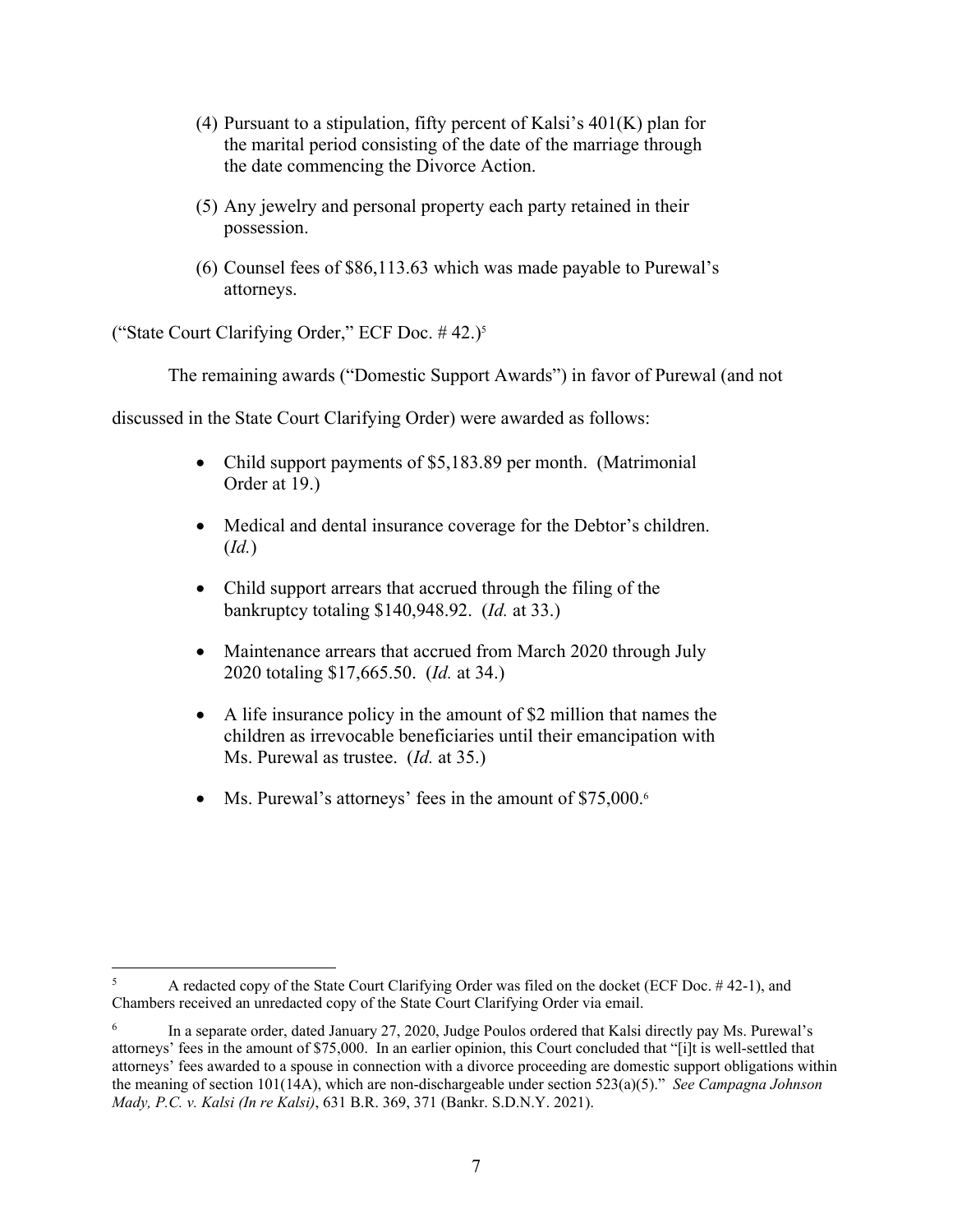# **II. DOMESTIC SUPPORT OBLIGATIONS ARE ENTITLED TO PRIORITY TREATMENT AND ARE EXCEPTED FROM DISCHARGE UNDER SECTION 523(A)(5) TO THE EXTENT NOT PAID IN FULL FROM DISTRIBUTIONS FROM THE ESTATE**

The priority status of "domestic support obligations" is clearly established in the Bankruptcy Code. "Domestic support obligations" are granted a first priority under section 507(a)(1). 11 U.S.C. § 507(a)(1). "To qualify for the higher priority in section 507(a)(1)(A), the claim must, as of the petition date, be owed to a spouse, former spouse or child of the debtor, or such child's parent, legal guardian or responsible relative." 4 COLLIER ON BANKRUPTCY  $\P$ 507.03[1] (16th ed. 2021). In *In re Kalsi*, I noted that "any distribution from the estate" for claims held by Ms. Purewal "(and any other holders of claims that are prepetition domestic support obligations) under section  $507(a)(1)(A)$  would be paid first (after any administrative expense recovery by the chapter 7 trustee under section  $507(a)(1)(C)$ ." 631 B.R. at 374. To the extent that awards determined to be "domestic support obligations" are not paid in full from distributions made by the debtor's estate, they are excepted from discharge under section  $523(a)(5)$ .

Section 523(a)(5) of the Bankruptcy Code excepts debts from discharge that are "for a domestic support obligation." 11 U.S.C. § 523(a)(5). A non-dischargeable "domestic support obligation" under section  $523(a)(5)$  is defined by the Bankruptcy Code as a debt that is:

- (A) owed to or recoverable by— (i) a spouse, former spouse, or child of the debtor or such child's parent, legal guardian, or responsible relative; or (ii) a governmental unit;
- (B) in the nature of alimony, maintenance, or support (including assistance provided by a governmental unit) of such spouse, former spouse, or child of the debtor or such child's parent, without regard to whether such debt is expressly so designated;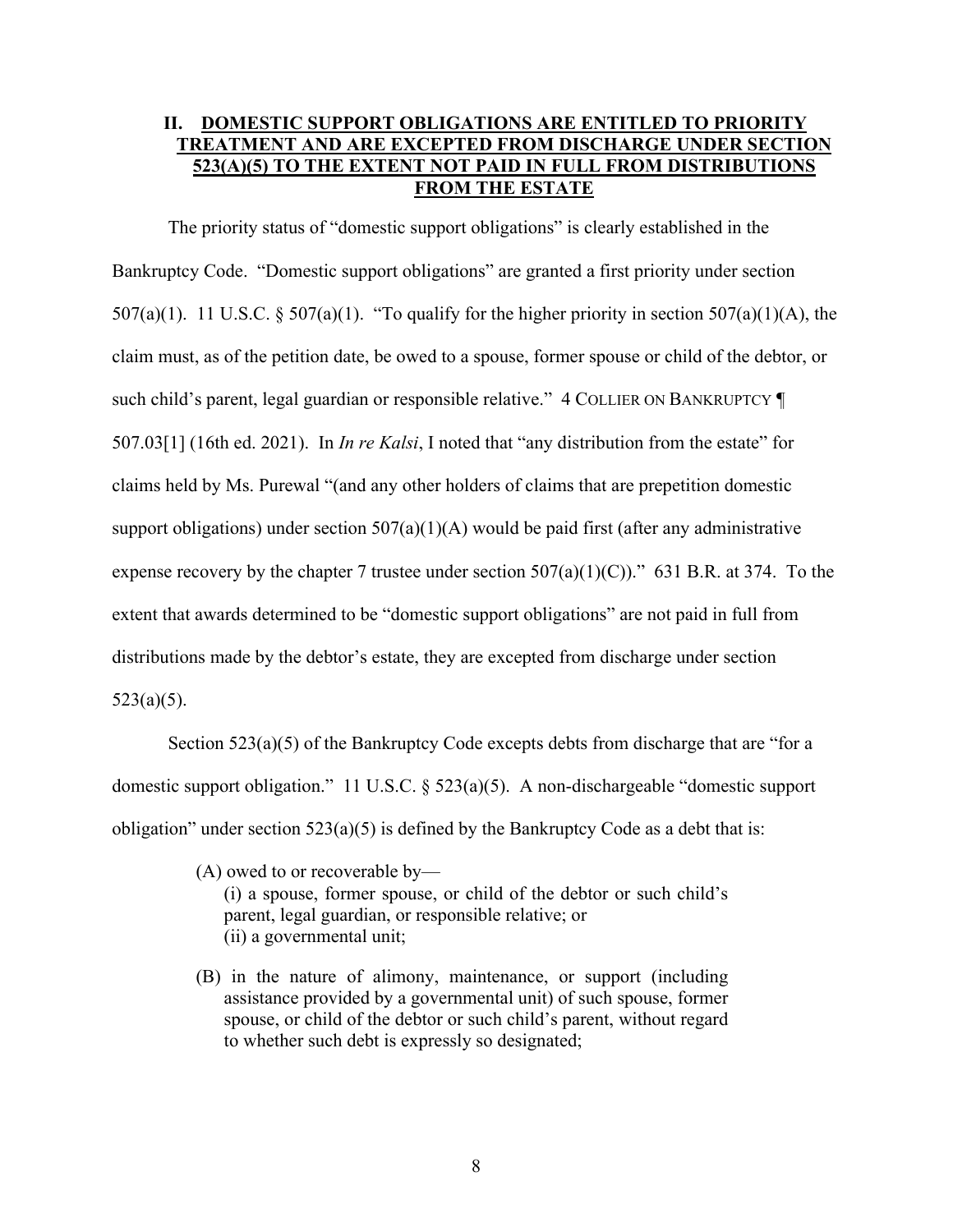- (C) established or subject to establishment before, on, or after the date of the order for relief in a case under this title, by reason of applicable provisions of— (i) a separation agreement, divorce decree, or property settlement agreement; (ii) an order of a court of record; or (iii) a determination made in accordance with applicable nonbankruptcy law by a governmental unit; and
- (D) not assigned to a nongovernmental entity, unless that obligation is assigned voluntarily by the spouse, former spouse, child of the debtor, or such child's parent, legal guardian, or responsible relative for the purpose of collecting the debt.

#### 11 U.S.C. § 101(14A).

"In order to qualify as a domestic support obligation, all four requirements must be satisfied." *Romano v. Romano (In re Romano)*, 548 B.R. 39, 46 (Bankr. S.D.N.Y. 2016). "The determination of what constitutes a domestic support obligation is to be based on principles of federal law." *Id.* (citing *Forsdick v. Turgeon*, 812 F.2d 801, 802 (2d Cir. 1987)). It is true that "[w]hat constitutes alimony, maintenance, or support, will be determined under the bankruptcy laws, not State law. . . ." *Forsdick v. Turgeon*, 812 F.2d at 802 (citing H.R.Rep. No. 95–595, 95th Cong., 1st Sess. 364 (1977)). It is also true that "Congress could not have intended that federal courts were to formulate the bankruptcy law of alimony and support in a vacuum, precluded from all reference to the reasoning of the well-established laws of the States." *Pauley v. Spong (In re Spong)*, 661 F.2d 6, 9 (2d Cir. 1981); *see also* 4 COLLIER ON BANKRUPTCY ¶ 523.11[6] (16th ed. 2021) (stating that in determining whether a debt is nondischargeable support bankruptcy courts can look to the intent "of the state court in creating the obligation and the purpose of the obligation in light of the parties' circumstances at that time.").

Here, the Court finds that the State Court's Domestic Support Awards are "domestic support obligations" under section  $523(a)(5)$ . In the Matrimonial Order, the State Court determined the following were Domestic Support Awards: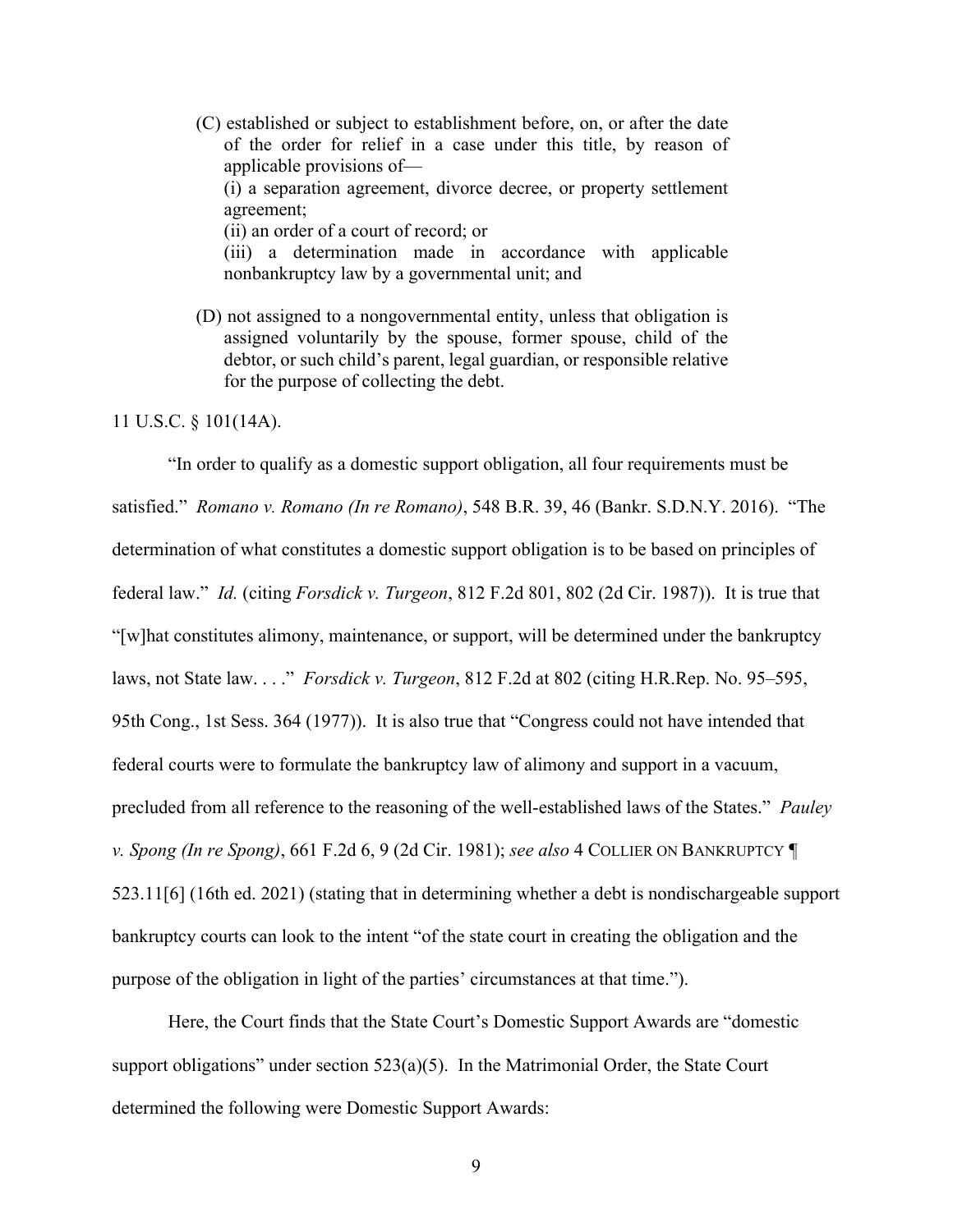- Child support payments of \$5,183.89 per month. (Matrimonial Order at 19.)
- Medical and dental insurance coverage for the Debtor's children. (*Id.*)
- Child support arrears that accrued through the filing of the bankruptcy totaling \$140,948.92. (*Id.* at 33.)
- Maintenance arrears that accrued from March 2020 through July 2020 totaling \$17,665.50. (*Id.* at 34.)
- A life insurance policy in the amount of \$2 million that names the children as irrevocable beneficiaries until their emancipation with Ms. Purewal as trustee. (*Id.* at 35.)

The Court finds that the Domestic Support Awards are "domestic support obligations" as defined in section 101(14A) of the Bankruptcy Code and are excepted from discharge under section 523(a)(5). First, those debts are owed to either the Debtor's children or to Ms. Purewal—the Debtor's former spouse. 11 U.S.C. § 101(14A)(A)(i). Second, those debts are in the nature of alimony, maintenance, or support, and they are non-punitive in nature. *Id.* § 101(14A)(B). Third, the debts were established by reason of applicable provisions of the Matrimonial Order, an order of a court of record. *Id.* § 101(14A)(C)(ii). And fourth, the debts have not been assigned to a nongovernmental entity. *Id.* § 101(14A)(D). Therefore, the Domestic Support Awards are excepted from discharge under section 523(a)(5) of the Bankruptcy Code and are entitled to priority under section 507(a)(1)(A) of the Bankruptcy Code.

### **III. EQUITABLE DISTRIBUTION AWARDS ARE EXCEPTED FROM DISCHARGE UNDER SECTION 523(A)(15) BUT ARE UNSECURED CLAIMS**

"Section  $523(a)(15)$  encompasses a broader category of debt than a domestic support obligation under section 523(a)(5)." *In re Mason*, 545 B.R. 462, 466 (Bankr. S.D.N.Y. 2016). There are three elements to find a claim is excepted from discharge under section  $523(a)(15)$ :

> (1) The debt in question is to a spouse, former spouse or child of the debtor;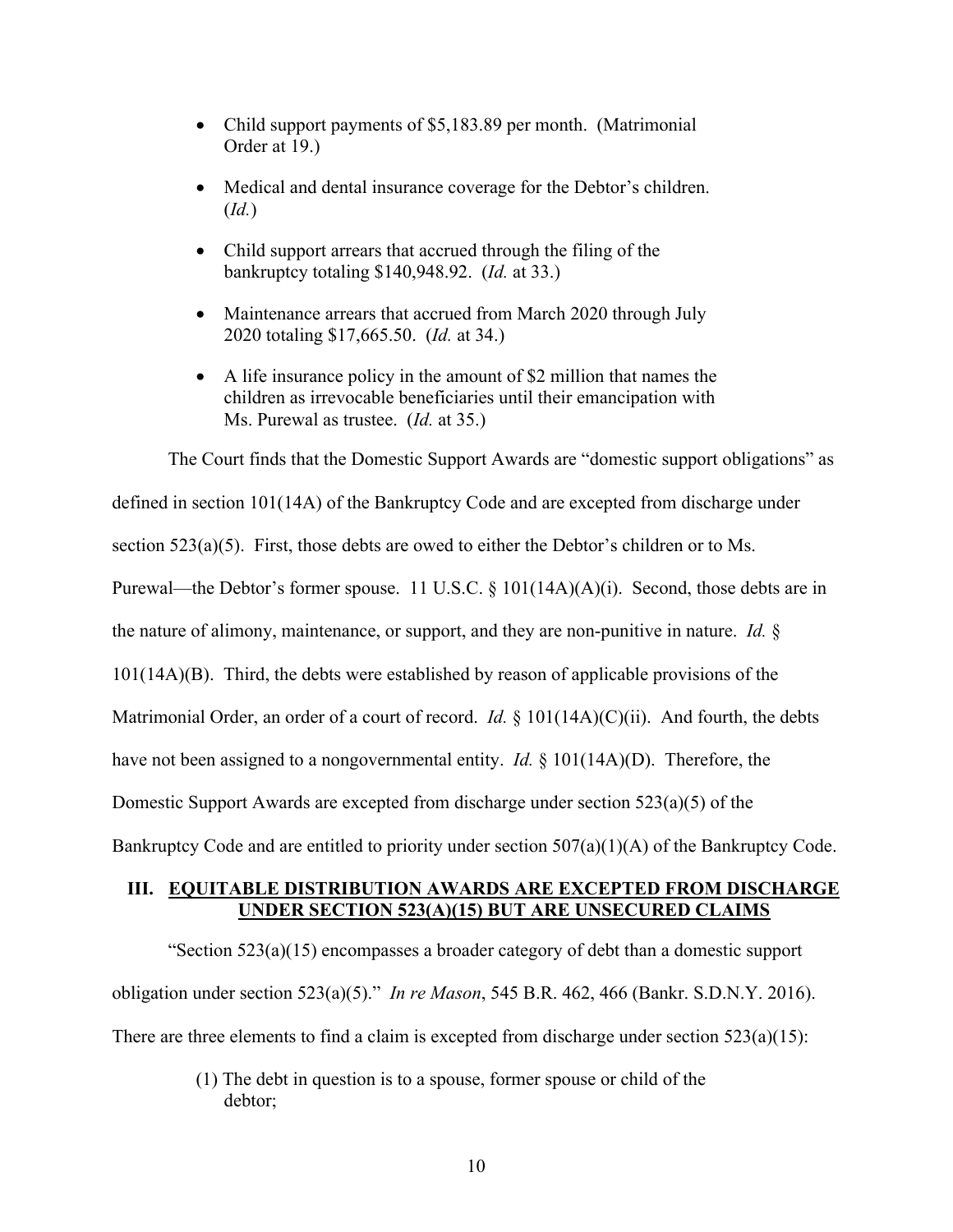- (2) The debt is not a support obligation of the type described in section  $523(a)(5)$ ; and
- (3) The obligation was incurred in a separation agreement, divorce decree or other order of a court of record.

4 COLLIER ON BANKRUPTCY ¶ 523.23 (16th ed. 2021); 11 U.S.C. § 523(a)(15).

In *In re Forney*, No. 14-72143-REG, 2015 WL 1757117, at \*2 (Bankr. E.D.N.Y. Apr. 14, 2015), Judge Grossman stated that Second Circuit courts have recognized that "'[t]he current version of the Bankruptcy Code, as modified by the Bankruptcy Abuse Prevention and Consumer Protection Act of 2005 ("BAPCPA"), significantly limits the ability to discharge a debt related to a matrimonial action,' and, as a result, the types of debts that are nondischargeable have expanded to include even non-support debts pursuant to section 523(a)(15)." *Id.* at \*2 (quoting *In re Schenkein,* No. 09–14658(AJG), 2010 WL 3219464, at \*4 (Bankr. S.D.N.Y. Aug. 9, 2010)). Indeed, courts have noted that that awards to a spouse or former spouse for equitable distribution are excepted from discharge under section 523(a)(15). *Gilman v. Golio (In re Golio)*, 393 B.R. 56, 61 (Bankr. E.D.N.Y. 2008) ("With respect to non-domestic support obligations, such as awards relating to equitable distribution, 11 U.S.C.  $\S$  523(a)(15) now provides that a discharge under the Bankruptcy Code does not discharge an individual debtor from any [such] debt . . . ."); *see also In re St. Clair*, No. 08-27884, 2011 WL 6888369, at \*2 (Bankr. D.N.J. Dec. 29, 2011) ("In a chapter 7 proceeding, an equitable distribution obligation is excepted from discharge under 11 U.S.C. § 523(a)(15).").

Here, the State Court Clarifying Order determined the following as Equitable Distribution Awards:

> (1) All proceeds from the sale of the Liberty Street Condominium and Southampton Residence including a stipulated separate property credit of \$739,000.00.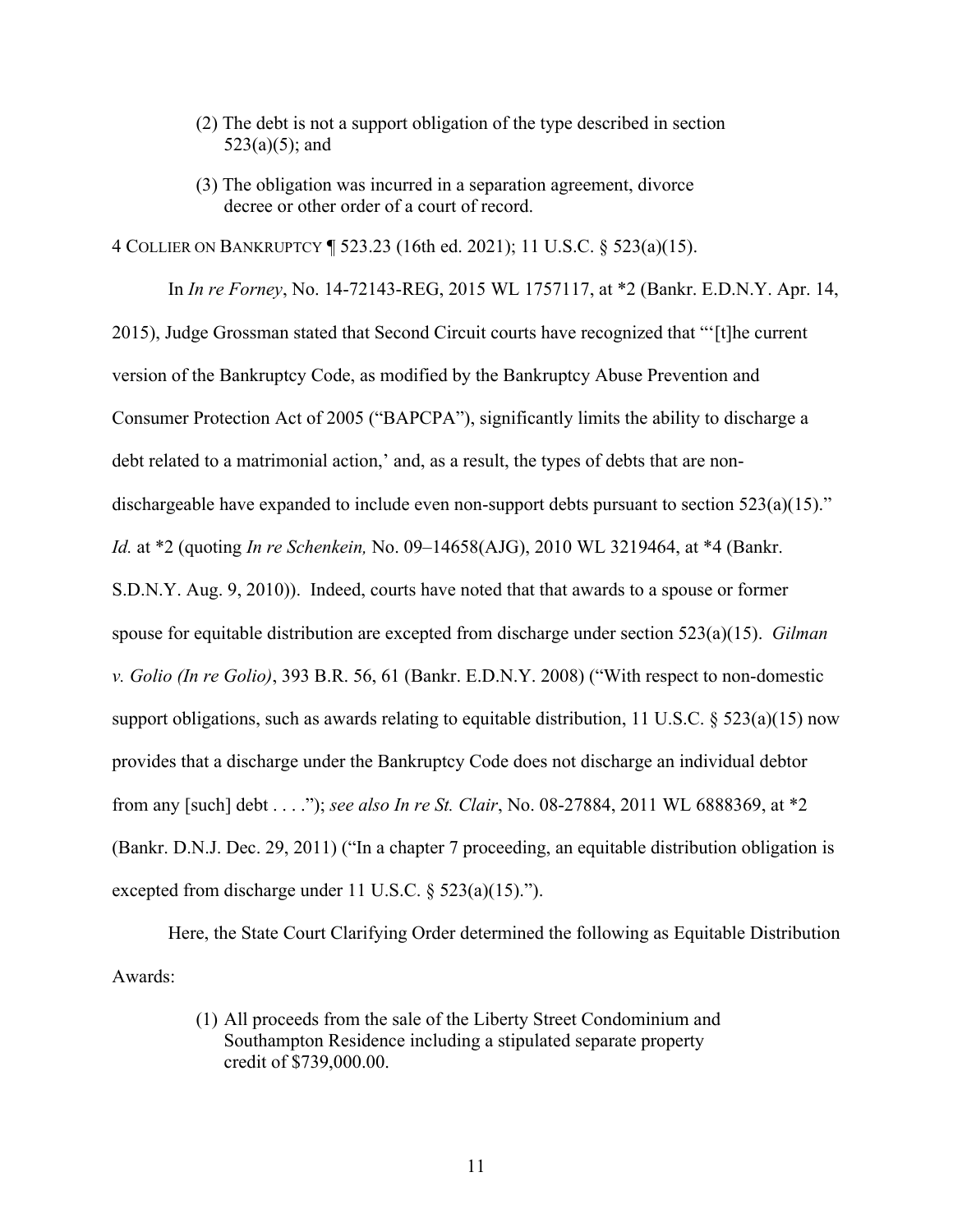- (2) The equalization of bank accounts amounting to \$171,985.38 at the time the Divorce Action commenced.
- (3) Fifty percent of the escrow funds in the amount of \$42,903.00 with each party to receive \$21,451.50 which the State Court directed that Kalsi's share be paid towards Purewal's attorneys.
- (4) Pursuant to a stipulation, fifty percent of Kalsi's  $401(K)$  plan for the marital period consisting of the date of the marriage through the date commencing the Divorce Action.
- (5) Any jewelry and personal property each party retained in their possession.
- (6) Counsel fees of \$86,113.63 which was made payable to Purewal's attorneys.

### (State Court Clarifying Order.)

The Court finds and concludes that these Equitable Distribution Awards are excepted from discharge under section 523(a)(15) of the Bankruptcy Code. *See In re Golio*, 393 B.R. at 61 (noting that awards for equitable distribution are excepted to discharge under section 523(a)(15)); *see also In re St. Clair*, 2011 WL 6888369, at \*2 (stating that "an equitable distribution obligation is excepted from discharge under" section 523(a)(15).). First, the Equitable Distribution Awards are debts owed to a former spouse—Ms. Purewal. 11 U.S.C. § 523(a)(15). Second, they are not a "domestic support obligation" as described in section  $523(a)(5)$  and defined in section  $101(14A)$  because they are not in the nature of maintenance, alimony, or support. *Id.* §§ 523(a)(5), (15), 101(14A). And third, they were debts incurred in a divorce decree by the State Court—an order of a court of record. *Id.* § 523(a)(15). Therefore, the Equitable Distribution Awards are excepted from discharge under section 523(a)(15) of the Bankruptcy Code.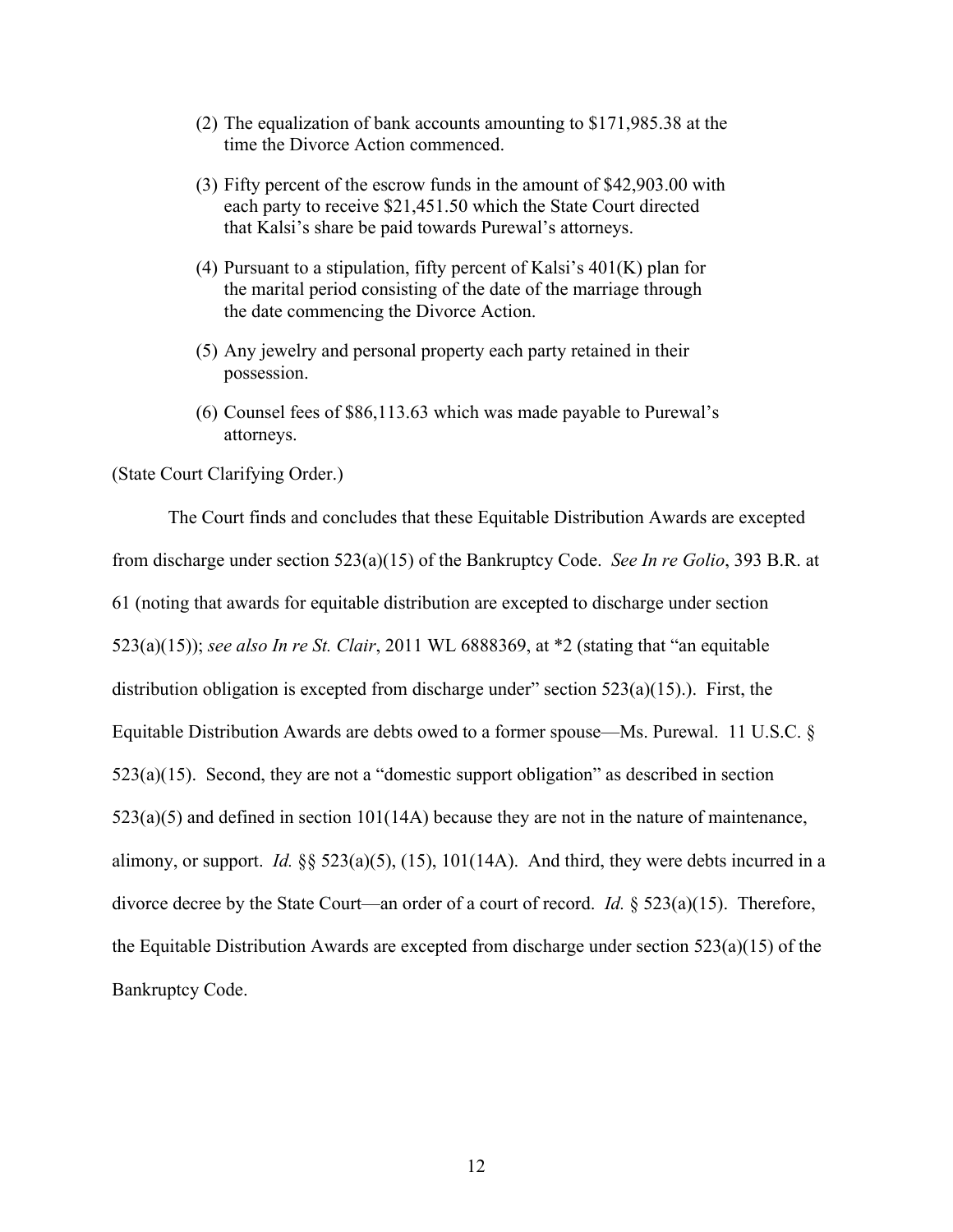Lastly, the Equitable Distribution Awards determined to be excepted from discharge under section  $523(a)(15)$  of the Bankruptcy Code will not be afforded a priority status under section 507(a)(1). Instead, they will be treated as general unsecured claims.

## **IV. BOTH THE DOMESTIC SUPPORT OBLIGATION AWARDS AND THE EQUITABLE DISTRIBUTION AWARDS ARE PREPETITION CLAIMS**

Claims that are filed after the chapter 11 petition date but before a debtor's conversion to chapter 7 are to be treated as prepetition claims. Here, all claims filed before the conversion of the Debtor's chapter 11 case to a case under chapter 7 on December 4, 2020 (Main Case ECF Doc. #57) are treated as prepetition claims under section 348(d). "A claim against the [debtor's estate] that arises after the order for relief but before conversion," other than administrative expense claims, "shall be treated for all purposes as if such claim had arisen immediately before the date of the filing of the petition." 11 U.S.C. § 348(d). "By treating a preconversion claim that arises after the order for relief as if it had arisen immediately before the date the petition was filed, section 348(d) renders such claims subject to discharge in the converted case." 3 COLLIER ON BANKRUPTCY ¶ 348.05[3] (16th ed. 2021). "While in the usual Chapter 7 case the 'order for relief' refers to the filing of the Chapter 7 petition . . . where there has been a conversion, that language refers to the conversion of the case to a Chapter 7 case." *In re Fickling*, 361 F.3d 172, 174 (2d Cir. 2004) (citing 11 U.S.C. § 348(b)). "For purposes of discharge, all claims, including claims for administrative expenses, that arise after the filing of the Chapter 11 petition but prior to the conversion to Chapter 7, and that are not expressly exempted by [section] 523, are subject to discharge." *In re Fickling*, 361 F.3d at 175. But here, of course, as already explained, sections  $523(a)(5)$  and  $523(a)(15)$  excepts from discharge claims that fall within those subsections. The effect of section 348(b) is to make claims that arose between the filing of the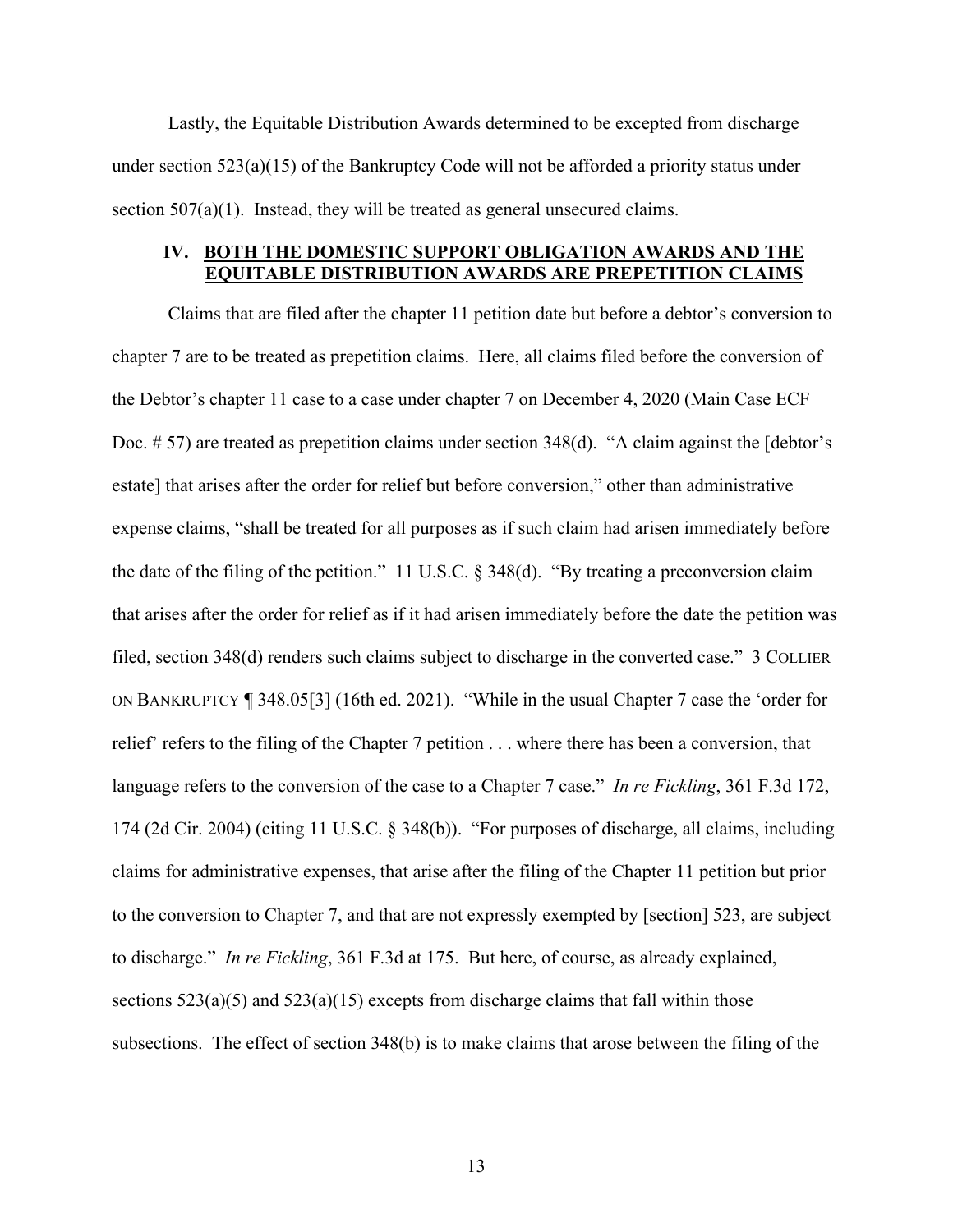chapter 11 petition and the conversion to chapter 7 able to receive distributions from the Debtor's estate with any unpaid amounts excepted from discharge.

But there is a further question that arises in this case. Do Ms. Purewal's claims that are based on the Matrimonial Order give rise to prepetition claims since the Matrimonial Order was entered on September 24, 2021, well after the December 24, 2020 conversion date or the March 25, 2021 Bar Date? Ms. Purewal timely filed her Proof of Claim on February 26, 2021. So, should Ms. Purewal's claims included in her Proof of Claim (specifically, claims related to excepted distributions from the pending Divorce Action) be treated as "prepetition claims" for purposes of distribution even though the State Court award came later?

The Court concludes that all the awards determined to be Equitable Distribution Awards should be considered as prepetition awards even though the amounts were fixed in the later Matrimonial Order. This result follows from the Divorce Action having been interrupted by and the awards were determined during—the Debtor's bankruptcy case.

In *DiGeronimo v. Weissberg (In re DiGeronimo)*, 354 B.R. 625, 636 (Bankr. E.D.N.Y. 2006), the court analyzed whether claims of the debtor's former spouse for equitable distribution created by a New York state court's divorce judgment entered post-petition was a prepetition debt. The *DiGeronimo* court noted that there was a split in authority, with some courts outside of New York holding that a divorce judgment entered post-petition creates a post-petition debt, and cases applying New York law holding that a divorce judgment entered post-petition creates a prepetition debt. *Id*. The court held that the former spouse's claim was a prepetition claim. *Id.* at 638. To reach this determination, the *DiGeronimo* court relied on two opinions from the Southern District Bankruptcy Court—*In re Anjum* and *In re Cole*. *Id*. at 637–38.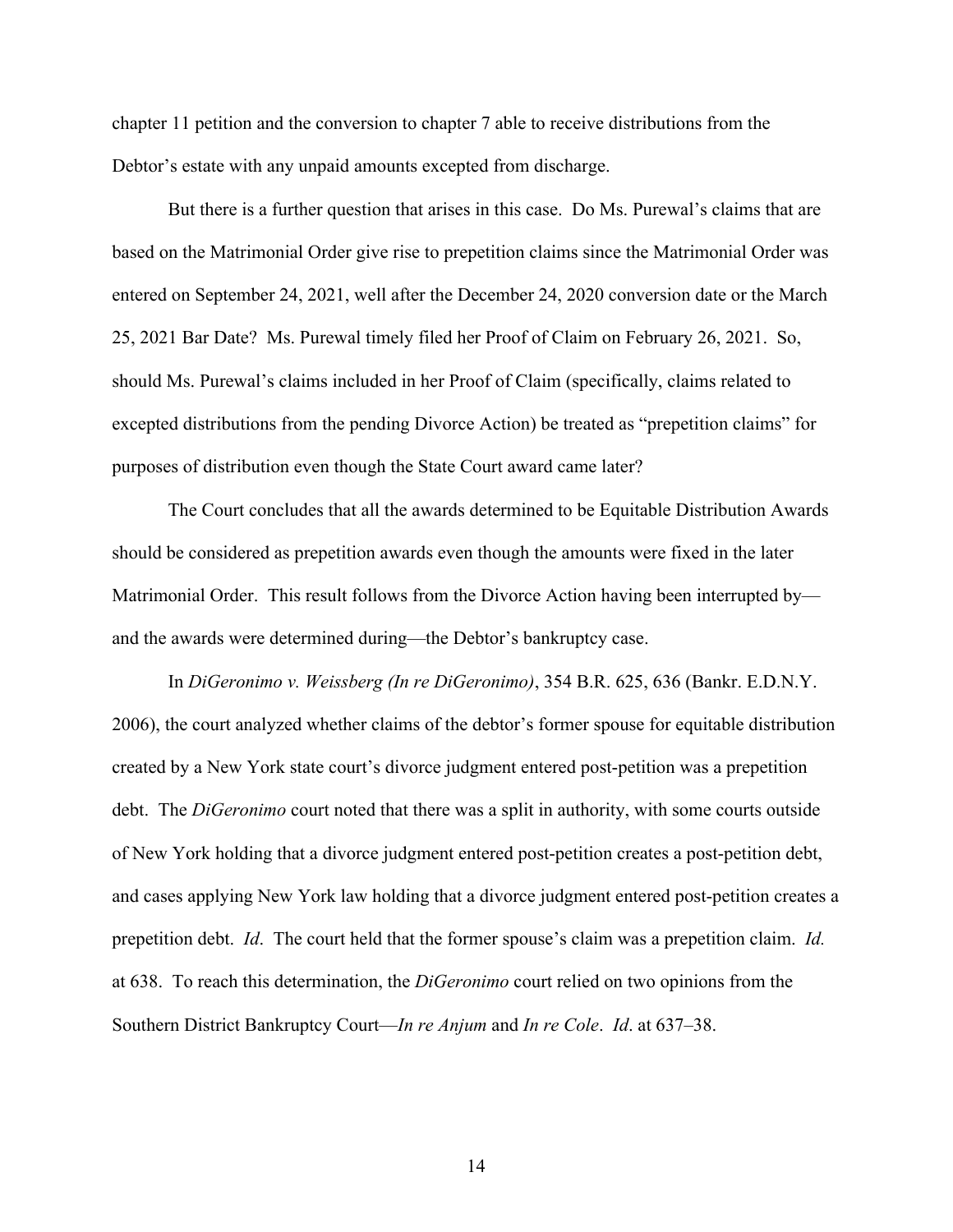First, in *In re Anjum*, 288 B.R. 72, 76 (Bankr. S.D.N.Y. 2003), the court explained that a "post-petition divorce judgment . . . results only in a pre-petition, unsecured monetary claim on the part of the former spouse entitled to share ratably in the debtor's estate with other unsecured claims." Second, in *In re Cole*, 202 B.R. 356, 360 (Bankr. S.D.N.Y. 1996), Judge Bernstein explained that under New York law, one spouse's rights in marital property owned by the other are inchoate and do not vest until entry of a judgment of divorce. "If bankruptcy intervenes before the state court enters the judgment, the trustee's status as a hypothetical lien creditor cuts off the non-debtor spouse's inchoate rights in marital property . . . and leaves her with a general unsecured claim." *Id.* (citations omitted). *See also In re Lefrak*, 223 B.R. 431, 439 (Bankr. S.D.N.Y. 1998) ("[I]f bankruptcy intervenes prior to the divorce decree, the bankruptcy cuts off the inchoate right in 'marital property,' and leaves the nondebtor spouse with an unsecured claim.").

Kalsi's Divorce Action was commenced prepetition on September 27, 2017, and the State Court issued the Matrimonial Order determining award amounts post-petition on September 24, 2021. All of Ms. Purewal's claims arising from the Divorce Action—both domestic support obligations and equitable distribution—would have been contingent claims that could only be determined by the State Court. Ultimately, despite the entry of a post-petition divorce decree, all the awards determined to be Equitable Distribution Awards, and for that matter Domestic Support Awards, should be considered as prepetition awards. *See In re Digeronomio*, 354 B.R. at 637; *In re Cole*, 202 B.R. at 360; *In re Anjum*, 288 B.R. at 76.

None of the above cited cases included proceeds from a sale of property that were awarded as equitable distribution. However, the Court concludes that their holdings apply to sale proceeds from the two properties in Kalsi's bankruptcy case (in addition to the other awards)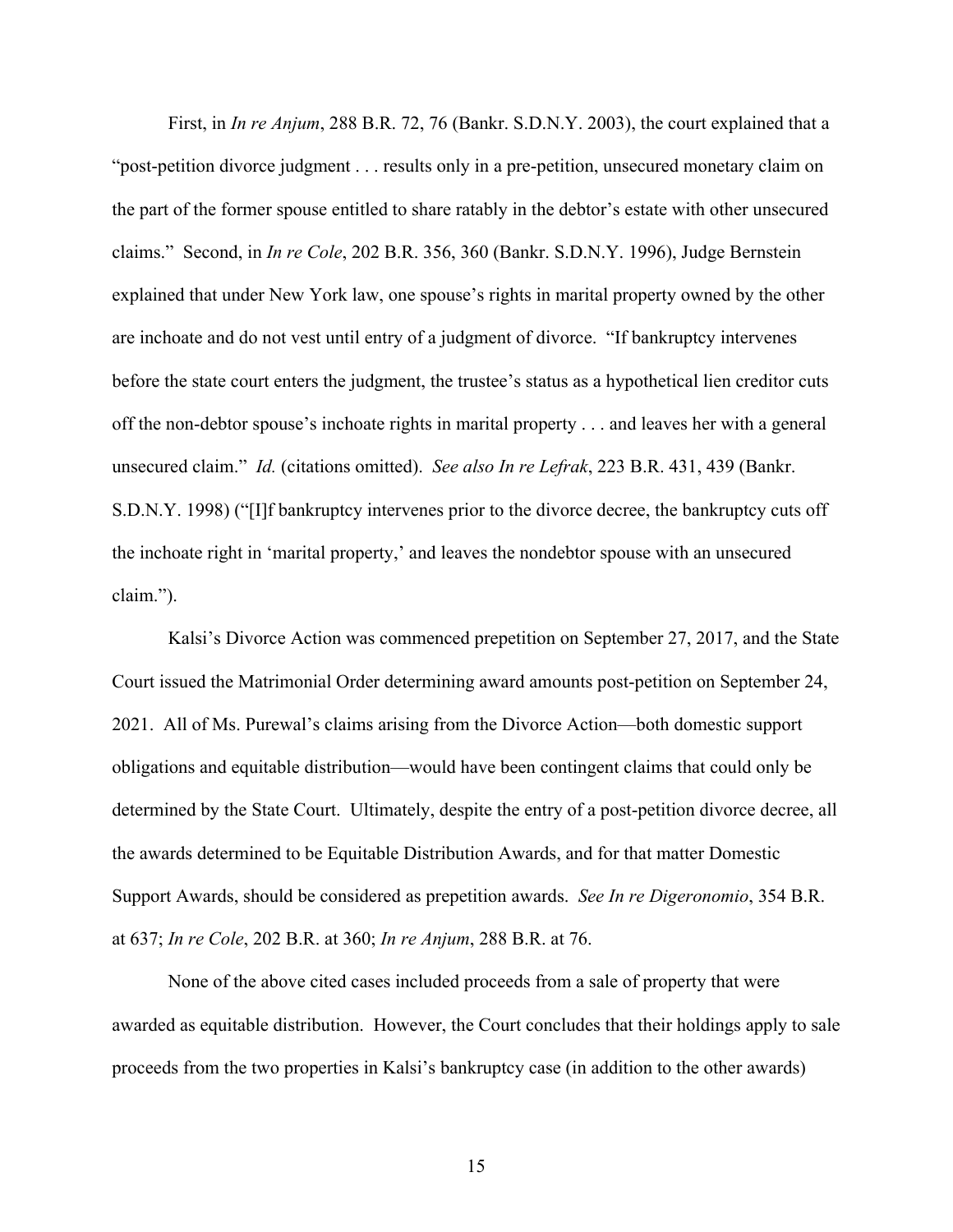because the proceeds from the sale are considered part of the Equitable Distribution Awards. As noted earlier, this does not mean that Ms. Purewal is guaranteed a right to payment for her Equitable Distribution Awards but only that she has a non-discharged general unsecured claim that arises from them. *See In re Lefrak*, 223 B.R. at 439.

# **V. PUREWAL'S REMAINING CLAIMS FOR RELIEF IN THE COMPLAINT ARE DISMISSED**

Ms. Purewal's Complaint includes two other claims for relief, but as explained below, neither of these claims raise cognizable claims. Purewal asks for damages in the amount of \$3.5 million and for costs incurred by the suit. (Complaint at 7.) The Trustee's motion to dismiss stated that Ms. Purewal provided "no factual or legal basis for such relief in the Complaint." (ECF Doc. # 7, ¶¶ 51–52.) The Debtor's Answer merely asked that the Court dismiss the Complaint in its entirety. (Answer ¶ 53.) Ms. Purewal's Reply to the Trustee's motion to dismiss made no mention of the requested award for damages or court costs. (*See* Reply.)

In *Sonds v. St. Barnabas Hosp. Corr. Health Servs.*, 151 F. Supp. 2d 303, 313 (S.D.N.Y. 2001), the district court dismissed the plaintiff's amended complaint *sua sponte* against all defendants despite only some of the defendants having filed a motion to dismiss. The district court concluded that it "may dismiss a complaint *sua sponte* for failure to state a claim, as long as the plaintiff has been given an opportunity to be heard." *Id.* (citing *Thomas v. Scully*, 943 F.2d 259, 260 (2d Cir. 1991) (where the district court's *sua sponte* dismissal was vacated because the plaintiff did not have the opportunity to be heard). The plaintiff in *Sonds* had been heard because he had filed a response to the motion to dismiss. *Sonds*, 151 F. Supp. 2d at 313.

With respect to the recovery of taxable costs, as already mentioned, Ms. Purewal cannot recover costs from the Trustee since the Trustee is the prevailing party. As to costs against